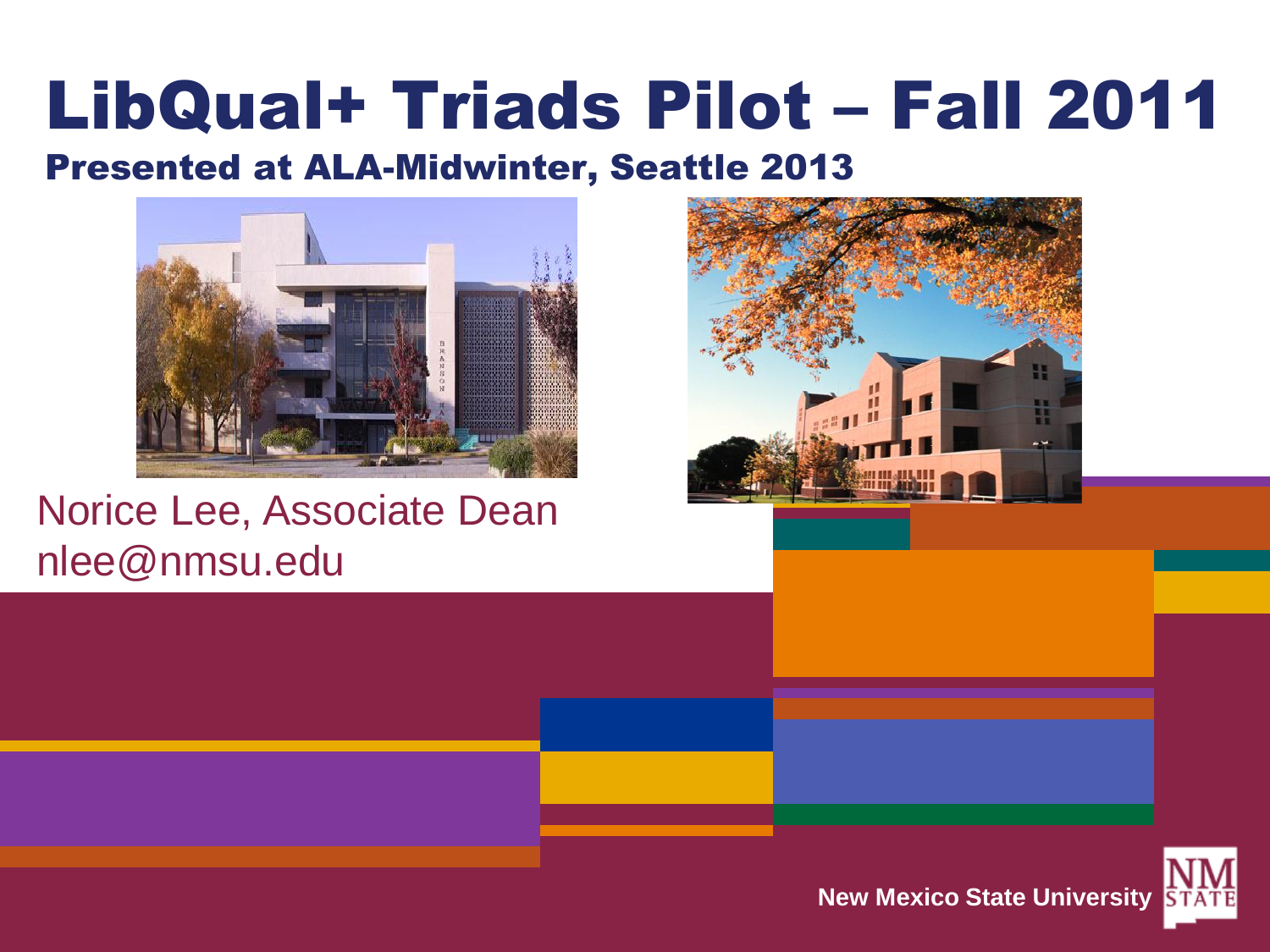# **Pilot Survey**

- Consideration of new survey measures – Ipsative vs. normative
- Study group
	- 1,000 undergrads; 1,000 grads; 500 faculty
- Expedited IRB approval
- Survey customization

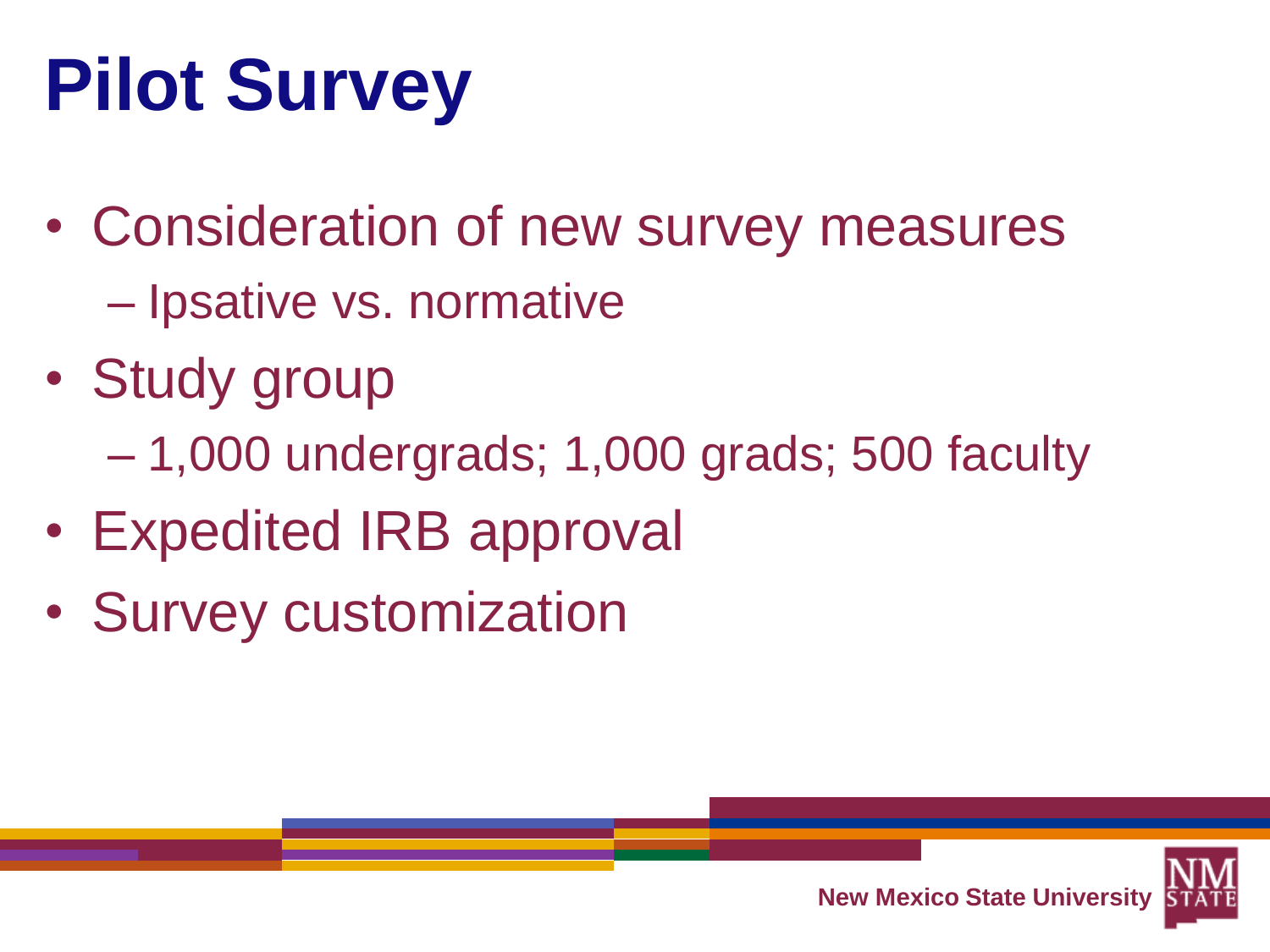## **Survey Design**

- Six topical statements grouped into sets of three (triads)
	- Re-sorted and presented throughout the survey
- Asked to rank order, with no ties, the statements within the 20 triad sets:
	- Which of the following 3 things is the library doing BEST … and which … WORST?
	- Open ended comments available at end of survey

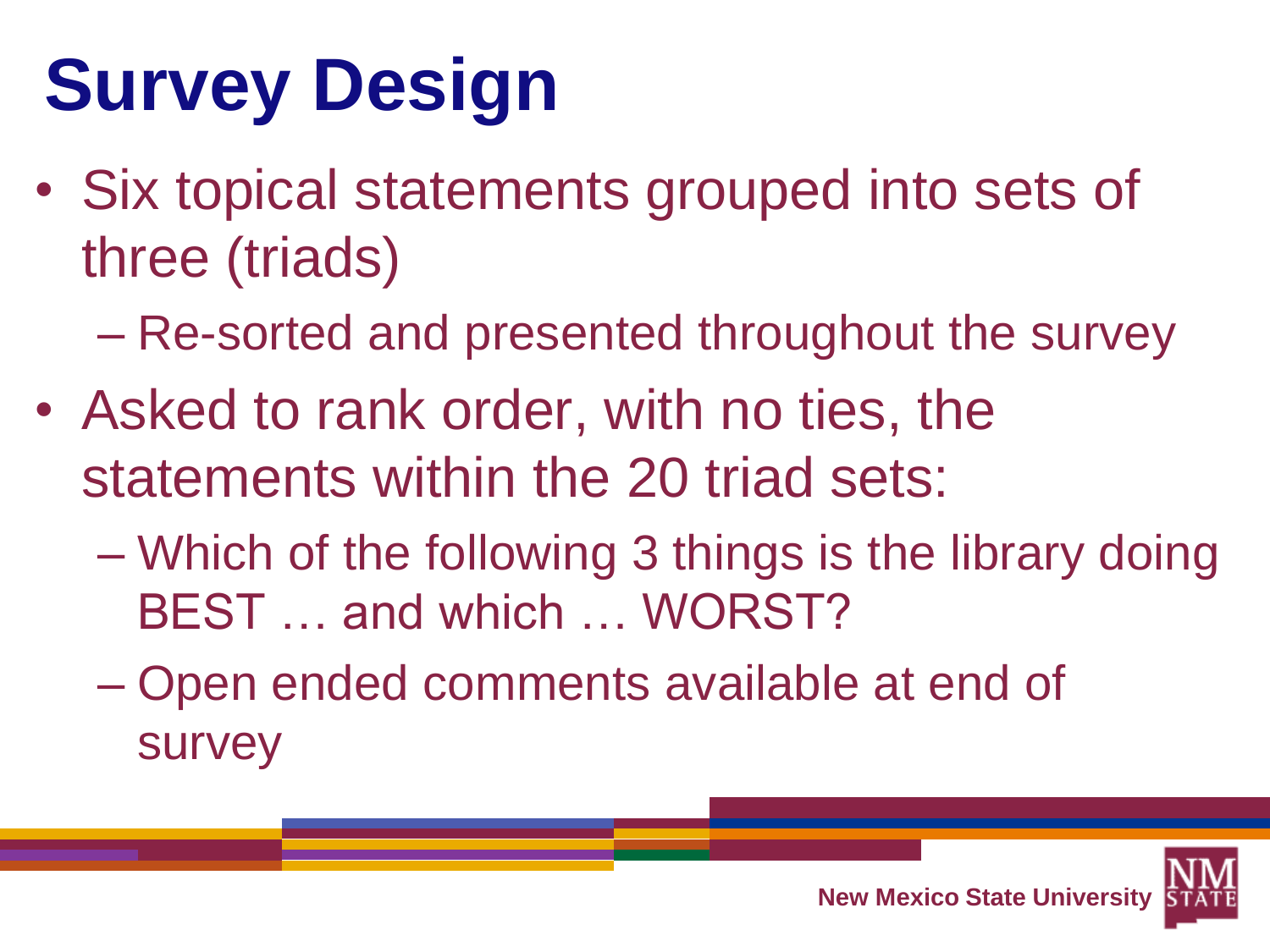#### **Pre-Distribution Feedback to ARL**

- Instructions
- Specific wording
- Re-sorting & repetition of questions/statements
- Ability to develop new/local statements in the future?

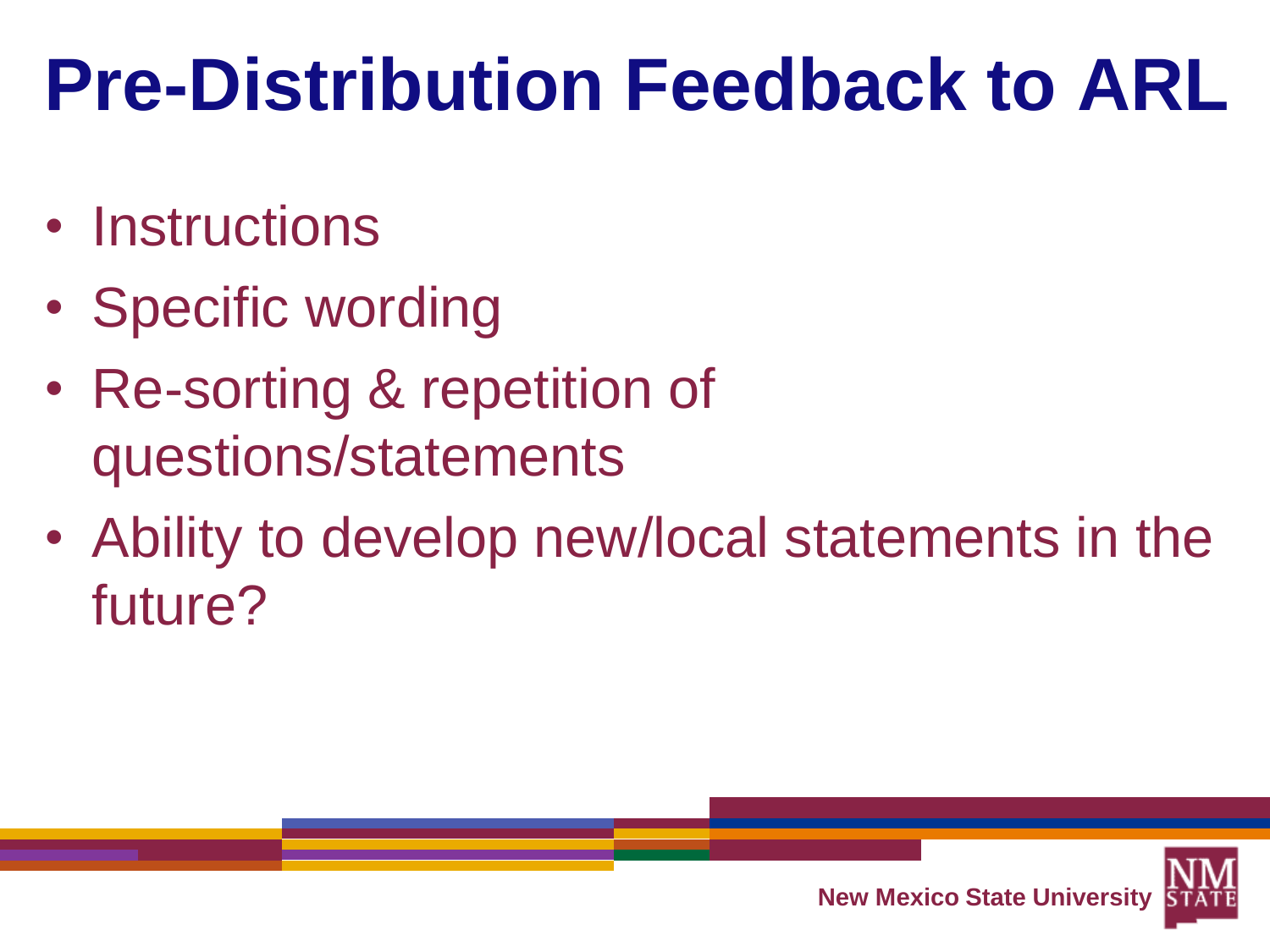## **Survey Participation**

- Survey ran November 7 to December 2, 2011 – Average of 5 to 8 minutes to complete
- Completion rate of 44.9% – Compared to 48.8% for long LibQual+ survey
- 501 valid surveys
- 178 comments received
- Participant incentives offered

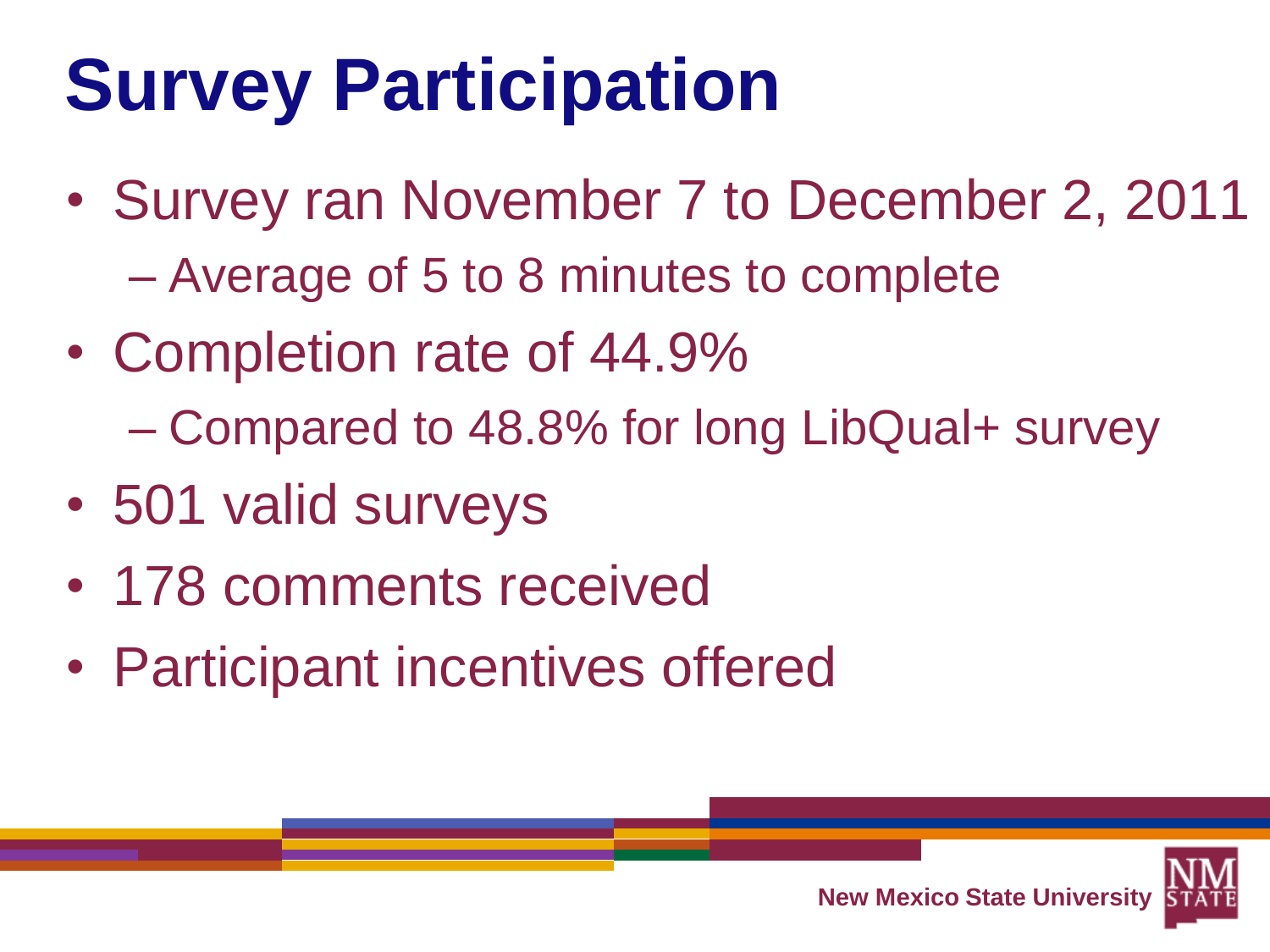## **Communicating Pilot Results**

- 1. Local Analyses
	- NMSU Institutional Analysis Comment analysis
	- Library information sheet
- 2. ARL/LibQual+ Triads Analysis
	- 20 Triads; overall perception of service quality

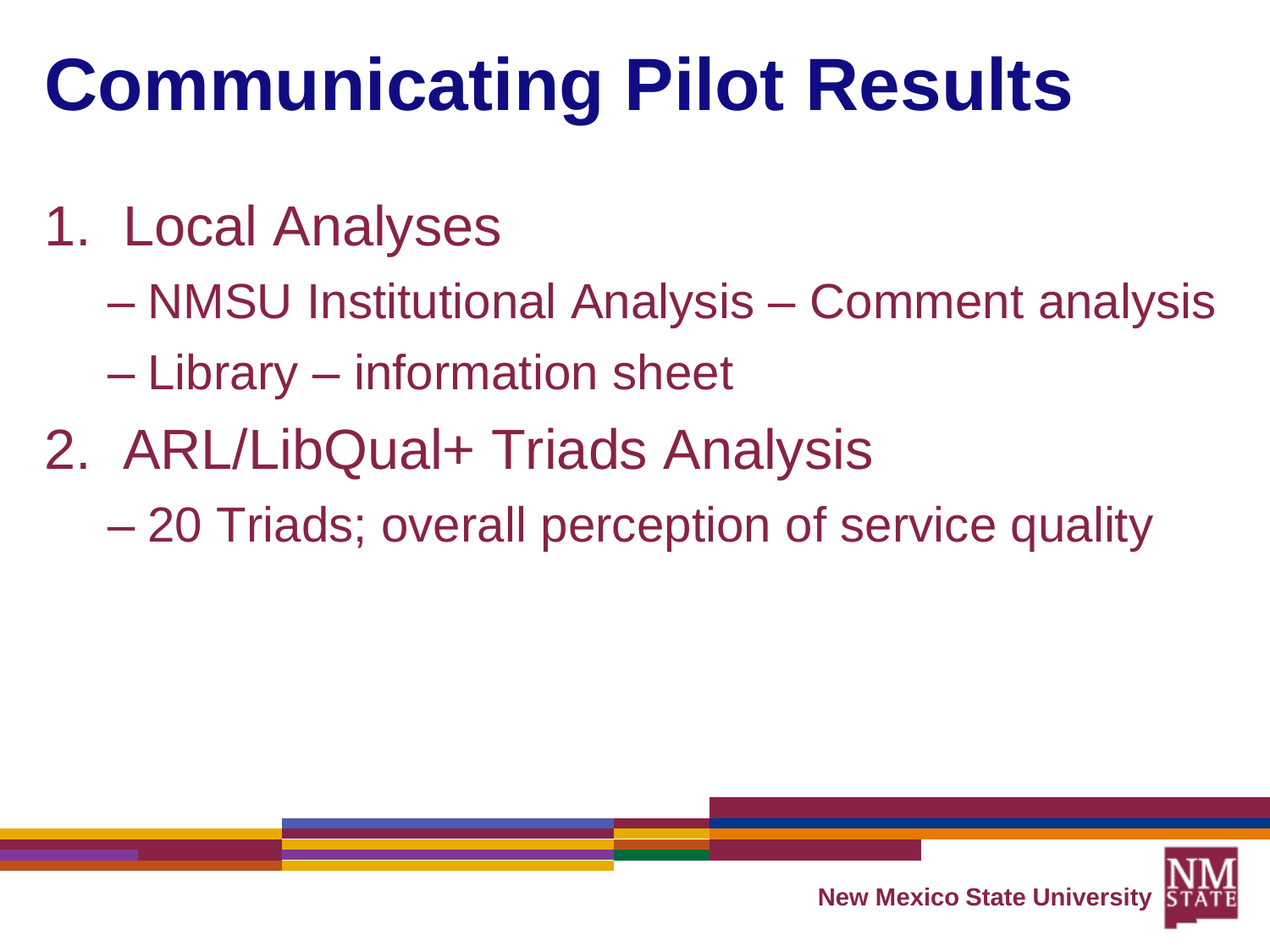# **Highlights of Findings**

- Comment Analysis (NMSU IA):
	- Library staff overwhelmingly cited as a specific strength: 87% grads; 84% undergrads; 70% faculty
	- Suggestions for improvement:
		- Expand access to resources: 76% faculty; 42% of grads
		- Facilities & services: 65% of undergrads; 57% of grads

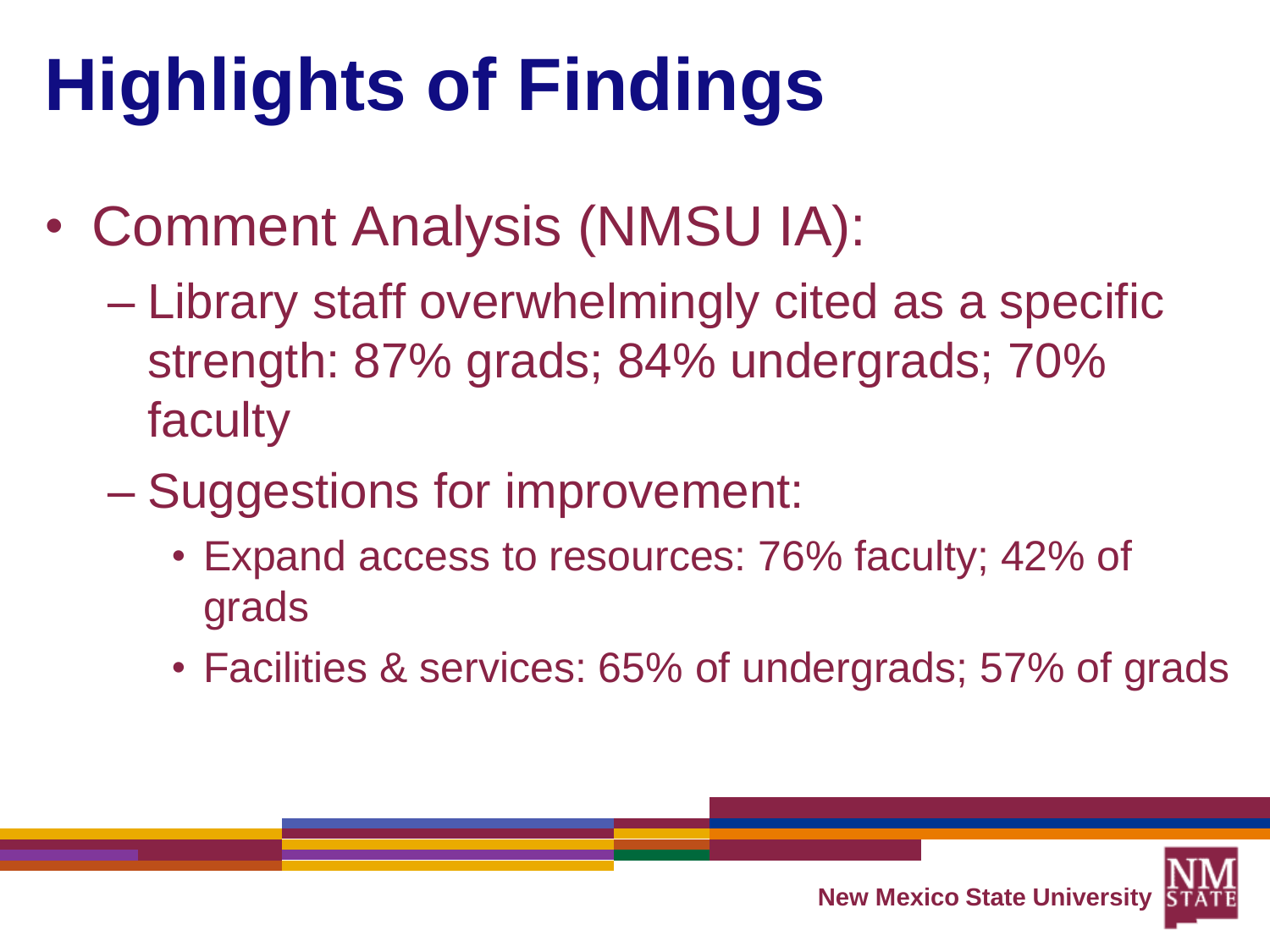#### **LibQual+ Triads Analysis**

- Triad and item level summaries overall and by specific constituent group
	- 1<sup>st</sup> Best, 2<sup>nd</sup> Best, 3<sup>rd</sup> Best
	- Visualization of results through use of bar graphs
- Perceptions and usefulness of "Bests"